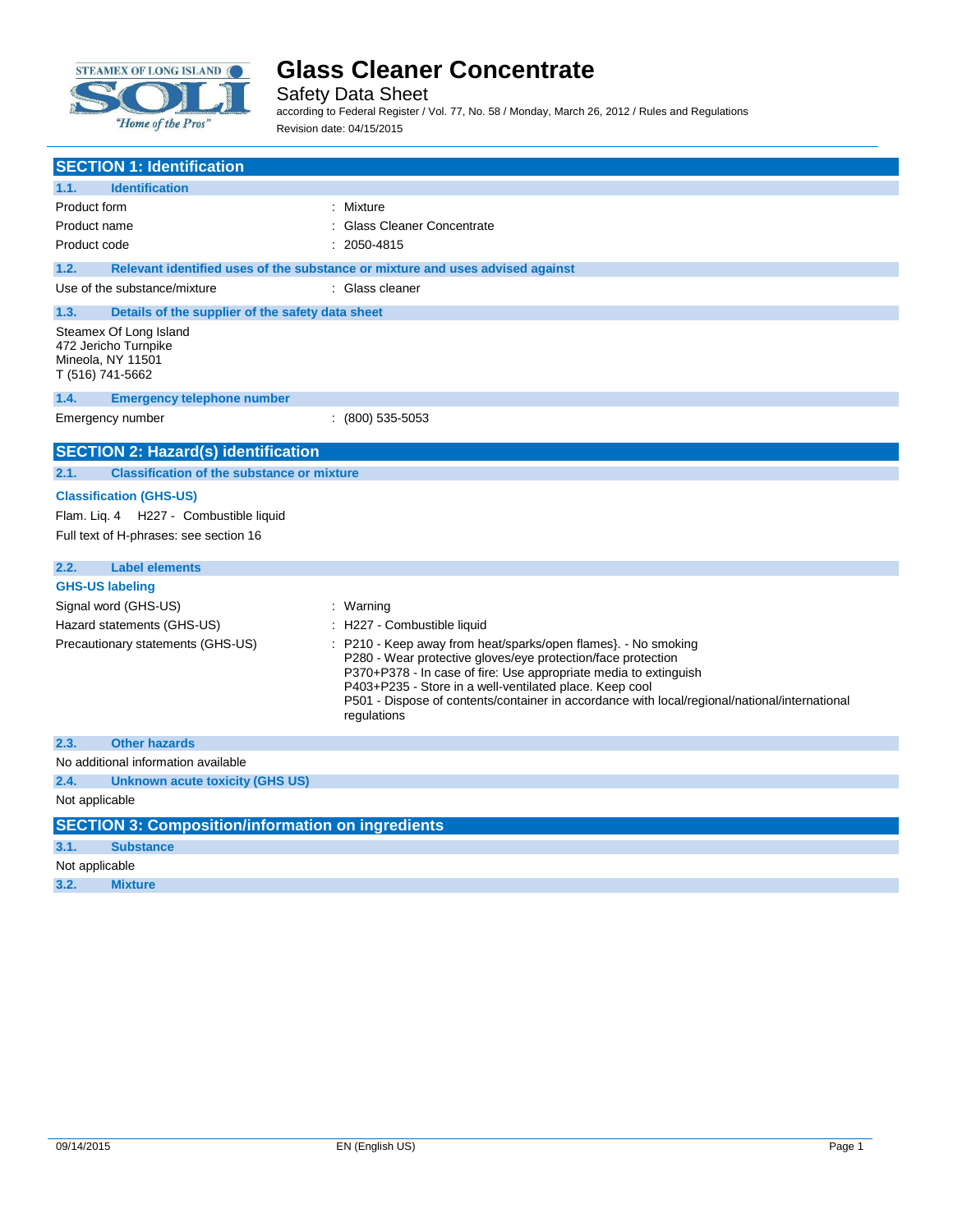Safety Data Sheet

according to Federal Register / Vol. 77, No. 58 / Monday, March 26, 2012 / Rules and Regulations

| <b>Name</b>       | <b>Product identifier</b> | $\frac{9}{6}$ | <b>Classification (GHS-US)</b>                                                                                                            |
|-------------------|---------------------------|---------------|-------------------------------------------------------------------------------------------------------------------------------------------|
| 2-propanol        | (CAS No) 67-63-0          | $5 - 10$      | Flam. Liq. 2, H225<br>Eye Irrit. 2A, H319<br>STOT SE 3, H336                                                                              |
| butyl glycolether | (CAS No) 111-76-2         | $1 - 5$       | Flam. Liq. 4, H227<br>Acute Tox. 3 (Dermal), H311<br>Acute Tox. 2 (Inhalation:gas),<br>H330<br>Skin Irrit. 2, H315<br>Eye Irrit. 2A, H319 |

Full text of H-phrases: see section 16

| <b>SECTION 4: First aid measures</b>                                                                    |                                                                                                                                                                      |
|---------------------------------------------------------------------------------------------------------|----------------------------------------------------------------------------------------------------------------------------------------------------------------------|
| 4.1.<br><b>Description of first aid measures</b>                                                        |                                                                                                                                                                      |
| First-aid measures general                                                                              | : Never give anything by mouth to an unconscious person. If you feel unwell, seek medical<br>advice (show the label where possible).                                 |
| First-aid measures after inhalation                                                                     | Allow victim to breathe fresh air. Allow the victim to rest.                                                                                                         |
| First-aid measures after skin contact                                                                   | : Remove affected clothing and wash all exposed skin area with mild soap and water, followed<br>by warm water rinse.                                                 |
| First-aid measures after eye contact                                                                    | : Rinse immediately with plenty of water. Obtain medical attention if pain, blinking or redness<br>persist.                                                          |
| First-aid measures after ingestion                                                                      | : Rinse mouth. Do NOT induce vomiting. Obtain emergency medical attention.                                                                                           |
| 4.2.<br>Most important symptoms and effects, both acute and delayed                                     |                                                                                                                                                                      |
| Symptoms/injuries                                                                                       | : Not expected to present a significant hazard under anticipated conditions of normal use.                                                                           |
| 4.3.                                                                                                    | Indication of any immediate medical attention and special treatment needed                                                                                           |
| No additional information available                                                                     |                                                                                                                                                                      |
| <b>SECTION 5: Firefighting measures</b>                                                                 |                                                                                                                                                                      |
| 5.1.<br><b>Extinguishing media</b>                                                                      |                                                                                                                                                                      |
| Suitable extinguishing media                                                                            | : Foam. Dry powder. Carbon dioxide. Water spray. Sand.                                                                                                               |
| Unsuitable extinguishing media                                                                          | : Do not use a heavy water stream.                                                                                                                                   |
| 5.2.<br>Special hazards arising from the substance or mixture                                           |                                                                                                                                                                      |
| Fire hazard                                                                                             | : Combustible liquid.                                                                                                                                                |
| <b>Explosion hazard</b>                                                                                 | : May form flammable/explosive vapor-air mixture.                                                                                                                    |
| 5.3.<br><b>Advice for firefighters</b>                                                                  |                                                                                                                                                                      |
| Firefighting instructions                                                                               | : Use water spray or fog for cooling exposed containers. Exercise caution when fighting any<br>chemical fire. Prevent fire-fighting water from entering environment. |
| Protection during firefighting                                                                          | : Do not enter fire area without proper protective equipment, including respiratory protection.                                                                      |
| <b>SECTION 6: Accidental release measures</b>                                                           |                                                                                                                                                                      |
| 6.1.<br>Personal precautions, protective equipment and emergency procedures                             |                                                                                                                                                                      |
| General measures                                                                                        | Remove ignition sources. Use special care to avoid static electric charges. No open flames. No<br>smoking.                                                           |
| 6.1.1.<br>For non-emergency personnel                                                                   |                                                                                                                                                                      |
| Emergency procedures                                                                                    | : Evacuate unnecessary personnel.                                                                                                                                    |
| 6.1.2.<br>For emergency responders                                                                      |                                                                                                                                                                      |
| Protective equipment                                                                                    | : Equip cleanup crew with proper protection.                                                                                                                         |
| Emergency procedures                                                                                    | : Ventilate area.                                                                                                                                                    |
| 6.2.<br><b>Environmental precautions</b>                                                                |                                                                                                                                                                      |
| Prevent entry to sewers and public waters. Notify authorities if liquid enters sewers or public waters. |                                                                                                                                                                      |
| 6.3.<br>Methods and material for containment and cleaning up                                            |                                                                                                                                                                      |
| Methods for cleaning up                                                                                 | : Soak up spills with inert solids, such as clay or diatomaceous earth as soon as possible. Collect<br>spillage. Store away from other materials.                    |

#### **6.4. Reference to other sections**

See Heading 8. Exposure controls and personal protection.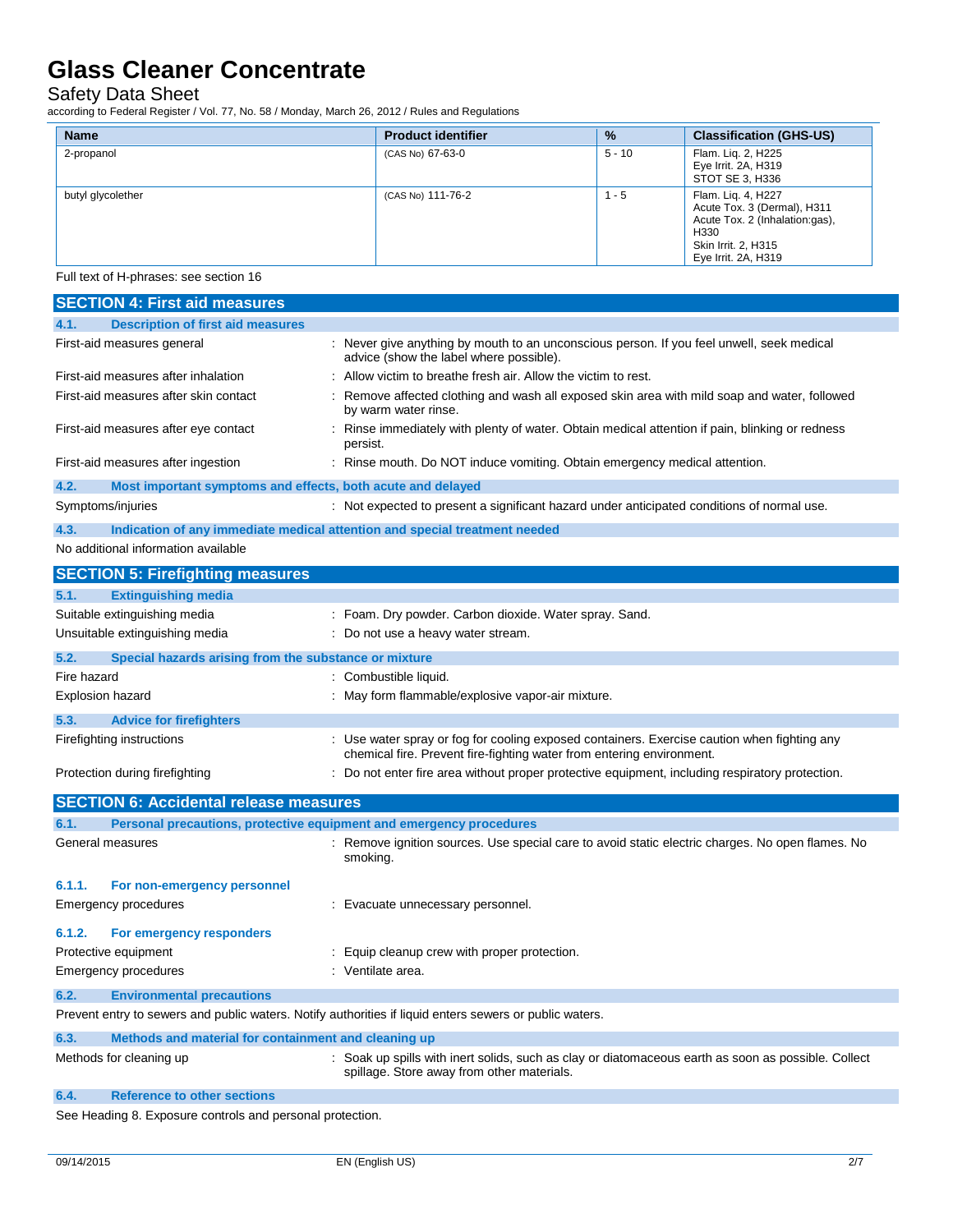### Safety Data Sheet

according to Federal Register / Vol. 77, No. 58 / Monday, March 26, 2012 / Rules and Regulations

| <b>SECTION 7: Handling and storage</b>                               |                                                                                                                                                                                                                                       |
|----------------------------------------------------------------------|---------------------------------------------------------------------------------------------------------------------------------------------------------------------------------------------------------------------------------------|
| <b>Precautions for safe handling</b><br>7.1.                         |                                                                                                                                                                                                                                       |
| Additional hazards when processed                                    | : Handle empty containers with care because residual vapors are flammable. Keep away from<br>heat/sparks/open flames}. - No smoking.                                                                                                  |
| Precautions for safe handling                                        | : Wash hands and other exposed areas with mild soap and water before eating, drinking or<br>smoking and when leaving work. Provide good ventilation in process area to prevent formation<br>of vapor. No open flames. No smoking.     |
| 7.2.<br>Conditions for safe storage, including any incompatibilities |                                                                                                                                                                                                                                       |
| Technical measures                                                   | : Proper grounding procedures to avoid static electricity should be followed.                                                                                                                                                         |
| Storage conditions                                                   | : Keep only in the original container in a cool, well ventilated place away from heat, hot surfaces,<br>sparks, open flame and other ignition sources. No smoking. Keep container closed when not in<br>use. Keep in fireproof place. |
| Incompatible products                                                | : Strong bases. Strong acids.                                                                                                                                                                                                         |
| Incompatible materials                                               | : Sources of ignition. Direct sunlight. Heat sources.                                                                                                                                                                                 |

### **SECTION 8: Exposure controls/personal protection**

| 8.1.<br><b>Control parameters</b> |                                     |                                                                                                            |
|-----------------------------------|-------------------------------------|------------------------------------------------------------------------------------------------------------|
| 2-propanol (67-63-0)              |                                     |                                                                                                            |
| <b>ACGIH</b>                      | ACGIH TWA (ppm)                     | 200 ppm (2-propanol; USA; Time-weighted average<br>exposure limit 8 h; TLV - Adopted Value)                |
| <b>ACGIH</b>                      | ACGIH STEL (ppm)                    | 400 ppm (2-propanol; USA; Short time value; TLV -<br>Adopted Value)                                        |
| <b>ACGIH</b>                      | Remark (ACGIH)                      | Eye & URT irr; CNS impair                                                                                  |
| <b>OSHA</b>                       | OSHA PEL (TWA) (mg/m <sup>3</sup> ) | $980$ mg/m <sup>3</sup>                                                                                    |
| <b>OSHA</b>                       | OSHA PEL (TWA) (ppm)                | 400 ppm                                                                                                    |
| butyl glycolether (111-76-2)      |                                     |                                                                                                            |
| <b>ACGIH</b>                      | ACGIH TWA (ppm)                     | 20 ppm (2-Butoxyethanol (EGBE); USA; Time-<br>weighted average exposure limit 8 h; TLV - Adopted<br>Value) |
| <b>ACGIH</b>                      | Remark (ACGIH)                      | Eye & URT irr                                                                                              |
| <b>OSHA</b>                       | OSHA PEL (TWA) (mg/m <sup>3</sup> ) | $240$ mg/m <sup>3</sup>                                                                                    |
| <b>OSHA</b>                       | OSHA PEL (TWA) (ppm)                | 50 ppm                                                                                                     |

| : Avoid all unnecessary exposure.                                          |
|----------------------------------------------------------------------------|
|                                                                            |
| : Wear protective gloves/eye protection/face protection protective gloves. |
| : Chemical goggles or safety glasses.                                      |
| : Wear appropriate mask.                                                   |
| : Do not eat, drink or smoke during use.                                   |
|                                                                            |

### **SECTION 9: Physical and chemical properties**

| Information on basic physical and chemical properties<br>9.1. |                     |     |
|---------------------------------------------------------------|---------------------|-----|
| Physical state                                                | : Liquid            |     |
| Color                                                         | $:$ Blue            |     |
| Odor                                                          | : ammonia odor      |     |
| Odor threshold                                                | : No data available |     |
| рH                                                            | $: 11 - 11.5$       |     |
| Melting point                                                 | : No data available |     |
| Freezing point                                                | : No data available |     |
| Boiling point                                                 | : $190 - 212$ °F    |     |
| Flash point                                                   | : 195 °F            |     |
| Relative evaporation rate (butyl acetate=1)                   | : No data available |     |
| Flammability (solid, gas)                                     | : No data available |     |
| 09/14/2015                                                    | EN (English US)     | 3/7 |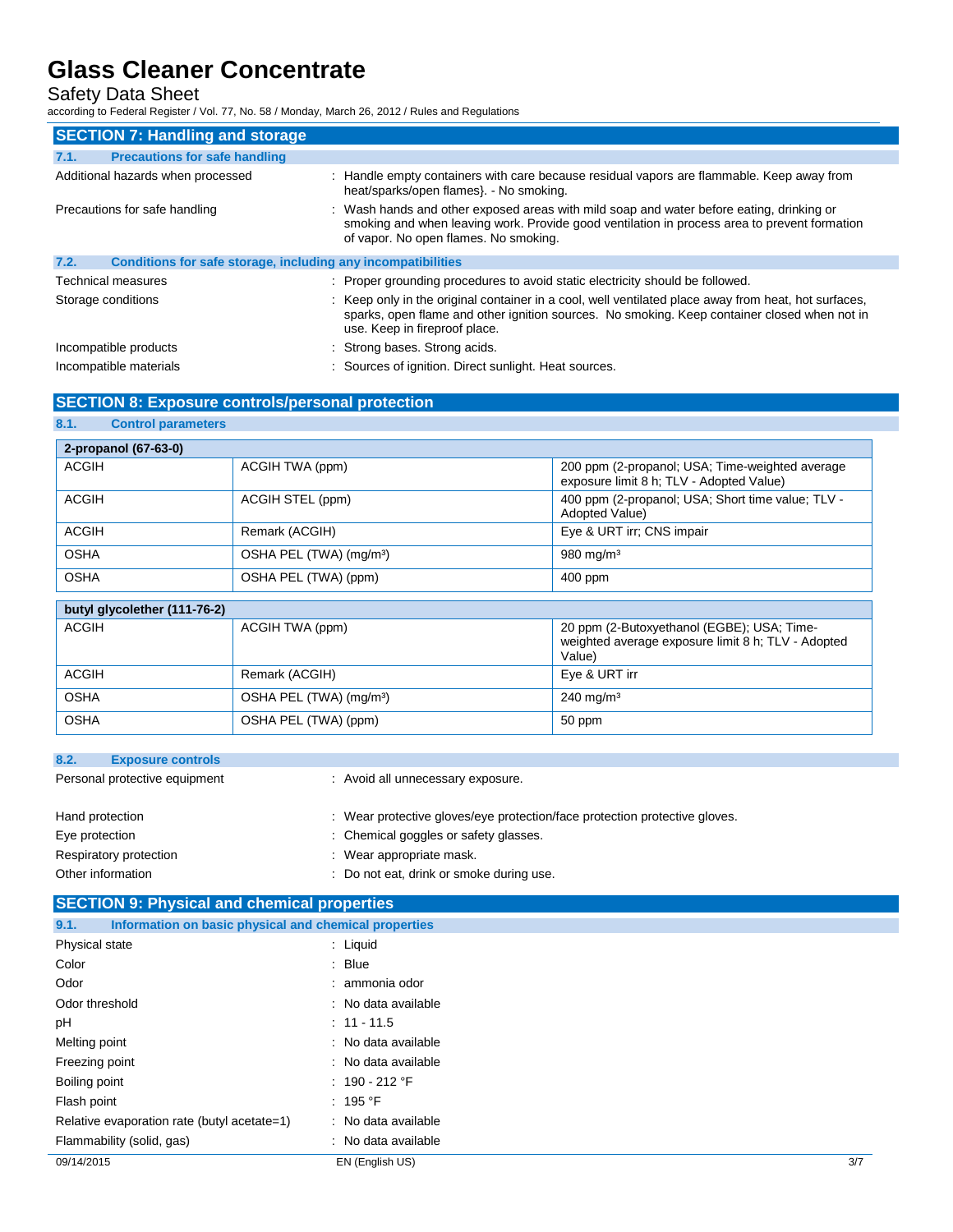Safety Data Sheet

according to Federal Register / Vol. 77, No. 58 / Monday, March 26, 2012 / Rules and Regulations

| <b>Explosion limits</b>         | : No data available                                                                                                                   |  |
|---------------------------------|---------------------------------------------------------------------------------------------------------------------------------------|--|
| Explosive properties            | : No data available                                                                                                                   |  |
| Oxidizing properties            | : No data available                                                                                                                   |  |
| Vapor pressure                  | : No data available                                                                                                                   |  |
| Relative density                | : 0.995                                                                                                                               |  |
| Relative vapor density at 20 °C | $\therefore$ 2                                                                                                                        |  |
| Solubility                      | : Soluble in water.<br>Water: Solubility in water of component(s) of the mixture :<br>$\bullet$ , $\bullet$ , $\bullet$ , $\bullet$ , |  |
| Log Pow                         | : No data available                                                                                                                   |  |
| Auto-ignition temperature       | : No data available                                                                                                                   |  |
| Decomposition temperature       | : No data available                                                                                                                   |  |
| Viscosity                       | : No data available                                                                                                                   |  |
| Viscosity, kinematic            | : No data available                                                                                                                   |  |
| Viscosity, dynamic              | : No data available                                                                                                                   |  |
|                                 |                                                                                                                                       |  |

#### **9.2. Other information**

No additional information available

| <b>SECTION 10: Stability and reactivity</b> |
|---------------------------------------------|
|---------------------------------------------|

#### **10.1. Reactivity**

No additional information available

#### **10.2. Chemical stability**

Stable under normal conditions. Combustible liquid. May form flammable/explosive vapor-air mixture.

#### **10.3. Possibility of hazardous reactions**

Not established.

#### **10.4. Conditions to avoid**

Direct sunlight. Extremely high or low temperatures. Open flame. Overheating. Heat. Sparks.

**10.5. Incompatible materials**

Strong acids. Strong bases.

**10.6. Hazardous decomposition products**

Fume. Carbon monoxide. Carbon dioxide. May release flammable gases.

#### **SECTION 11: Toxicological information**

**11.1. Information on toxicological effects**

Acute toxicity in the contract of the classified in the classified in the classified in the classified in the classified in the classified in the classified in the classified in the classified in the classified in the clas

| 2-propanol (67-63-0)         |                                                                                                                                                                             |
|------------------------------|-----------------------------------------------------------------------------------------------------------------------------------------------------------------------------|
| LD50 dermal rabbit           | 12870 mg/kg (Rabbit; Experimental value; Equivalent or similar to OECD 402; 16.4; Rabbit)                                                                                   |
| LC50 inhalation rat (mg/l)   | 73 mg/l/4h (Rat)                                                                                                                                                            |
| ATE US (dermal)              | 12870.000 mg/kg body weight                                                                                                                                                 |
| ATE US (vapors)              | 73.000 mg/l/4h                                                                                                                                                              |
| ATE US (dust, mist)          | 73.000 mg/l/4h                                                                                                                                                              |
| butyl glycolether (111-76-2) |                                                                                                                                                                             |
| LD50 dermal rat              | > 2000 mg/kg body weight (Rat; Experimental value; OECD 402: Acute Dermal Toxicity)                                                                                         |
| LD50 dermal rabbit           | 435 mg/kg body weight (Rabbit; Experimental value; OECD 402: Acute Dermal Toxicity; 435<br>mg/kg bodyweight; Rabbit; Weight of evidence; Equivalent or similar to OECD 402) |
| LC50 inhalation rat (mg/l)   | 2.17 mg/l/4h (Rat; Experimental value; 2.35 mg/l/4h; Rat; Experimental value)                                                                                               |
| LC50 inhalation rat (ppm)    | 450 - 486 ppm/4h 450-486, Rat                                                                                                                                               |
| ATE US (dermal)              | 435.000 mg/kg body weight                                                                                                                                                   |
| ATE US (gases)               | 450.000 ppmV/4h                                                                                                                                                             |
| ATE US (vapors)              | 2.170 mg/l/4h                                                                                                                                                               |
| ATE US (dust, mist)          | 2.170 mg/l/4h                                                                                                                                                               |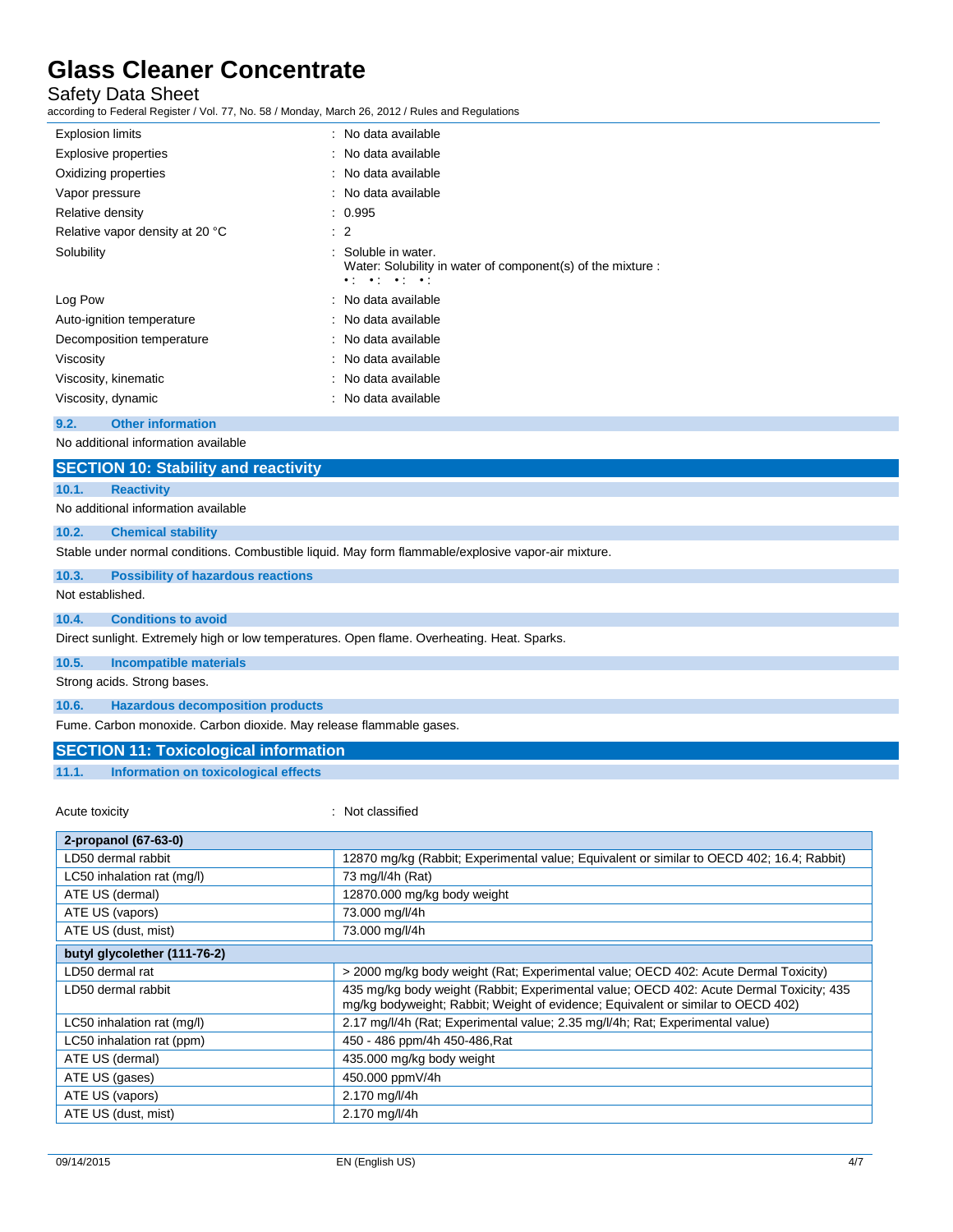Safety Data Sheet

according to Federal Register / Vol. 77, No. 58 / Monday, March 26, 2012 / Rules and Regulations

| Skin corrosion/irritation                              | : Not classified                                                    |
|--------------------------------------------------------|---------------------------------------------------------------------|
|                                                        | pH: 11 - 11.5                                                       |
| Serious eye damage/irritation                          | : Not classified                                                    |
|                                                        | pH: 11 - 11.5                                                       |
| Respiratory or skin sensitization                      | : Not classified                                                    |
| Germ cell mutagenicity                                 | : Not classified                                                    |
| Carcinogenicity                                        | Not classified                                                      |
| 2-propanol (67-63-0)                                   |                                                                     |
| IARC group                                             | 3 - Not classifiable                                                |
| butyl glycolether (111-76-2)                           |                                                                     |
| IARC group                                             | 3 - Not classifiable                                                |
| Reproductive toxicity                                  | : Not classified                                                    |
| Specific target organ toxicity (single exposure)       | : Not classified                                                    |
| Specific target organ toxicity (repeated<br>exposure)  | : Not classified                                                    |
| Aspiration hazard                                      | : Not classified                                                    |
| Potential Adverse human health effects and<br>symptoms | : Based on available data, the classification criteria are not met. |

| <b>SECTION 12: Ecological information</b> |
|-------------------------------------------|
| 12.1. Toxicity                            |

| 2-propanol (67-63-0)    |                                                                                                                                            |
|-------------------------|--------------------------------------------------------------------------------------------------------------------------------------------|
| EC50 Daphnia 1          | 10000 mg/l (48 h; Daphnia magna)                                                                                                           |
| LC50 fish 2             | 9640 mg/l (LC50; OECD 203: Fish, Acute Toxicity Test; 96 h; Pimephales promelas; Flow-<br>through system; Fresh water; Experimental value) |
| EC50 Daphnia 2          | 13299 mg/l (EC50; Other; 48 h; Daphnia magna)                                                                                              |
| Threshold limit algae 1 | > 1000 mg/l (EC50; UBA; 72 h; Scenedesmus subspicatus)                                                                                     |

| 12.2. | <b>Persistence and degradability</b> |
|-------|--------------------------------------|
|       |                                      |
|       |                                      |

| <b>Glass Cleaner Concentrate</b>          |                                                                                                                                                                           |
|-------------------------------------------|---------------------------------------------------------------------------------------------------------------------------------------------------------------------------|
| Persistence and degradability             | Not established.                                                                                                                                                          |
| 2-propanol (67-63-0)                      |                                                                                                                                                                           |
| Persistence and degradability             | Readily biodegradable in water. Biodegradable in the soil. Biodegradable in the soil under<br>anaerobic conditions. No (test)data on mobility of the substance available. |
| Biochemical oxygen demand (BOD)           | 1.19 g $O_2$ /g substance                                                                                                                                                 |
| Chemical oxygen demand (COD)              | 2.23 g O <sub>2</sub> /g substance                                                                                                                                        |
| <b>ThOD</b>                               | 2.40 g $O_2$ /g substance                                                                                                                                                 |
| butyl glycolether (111-76-2)              |                                                                                                                                                                           |
| Persistence and degradability             | Readily biodegradable in water. Biodegradable in the soil. Photodegradation in the air.                                                                                   |
| Biochemical oxygen demand (BOD)           | 0.71 g O <sub>2</sub> /g substance                                                                                                                                        |
| Chemical oxygen demand (COD)              | 2.20 g O <sub>2</sub> /g substance                                                                                                                                        |
| <b>ThOD</b>                               | 2.305 g $O_2$ /g substance                                                                                                                                                |
| BOD (% of ThOD)                           | 0.31                                                                                                                                                                      |
| 12.3.<br><b>Bioaccumulative potential</b> |                                                                                                                                                                           |

| <b>Glass Cleaner Concentrate</b> |                                                    |
|----------------------------------|----------------------------------------------------|
| Bioaccumulative potential        | Not established.                                   |
| 2-propanol (67-63-0)             |                                                    |
| Log Pow                          | 0.05 (Weight of evidence approach; Other; 25 °C)   |
| Bioaccumulative potential        | Low potential for bioaccumulation (Log Kow $<$ 4). |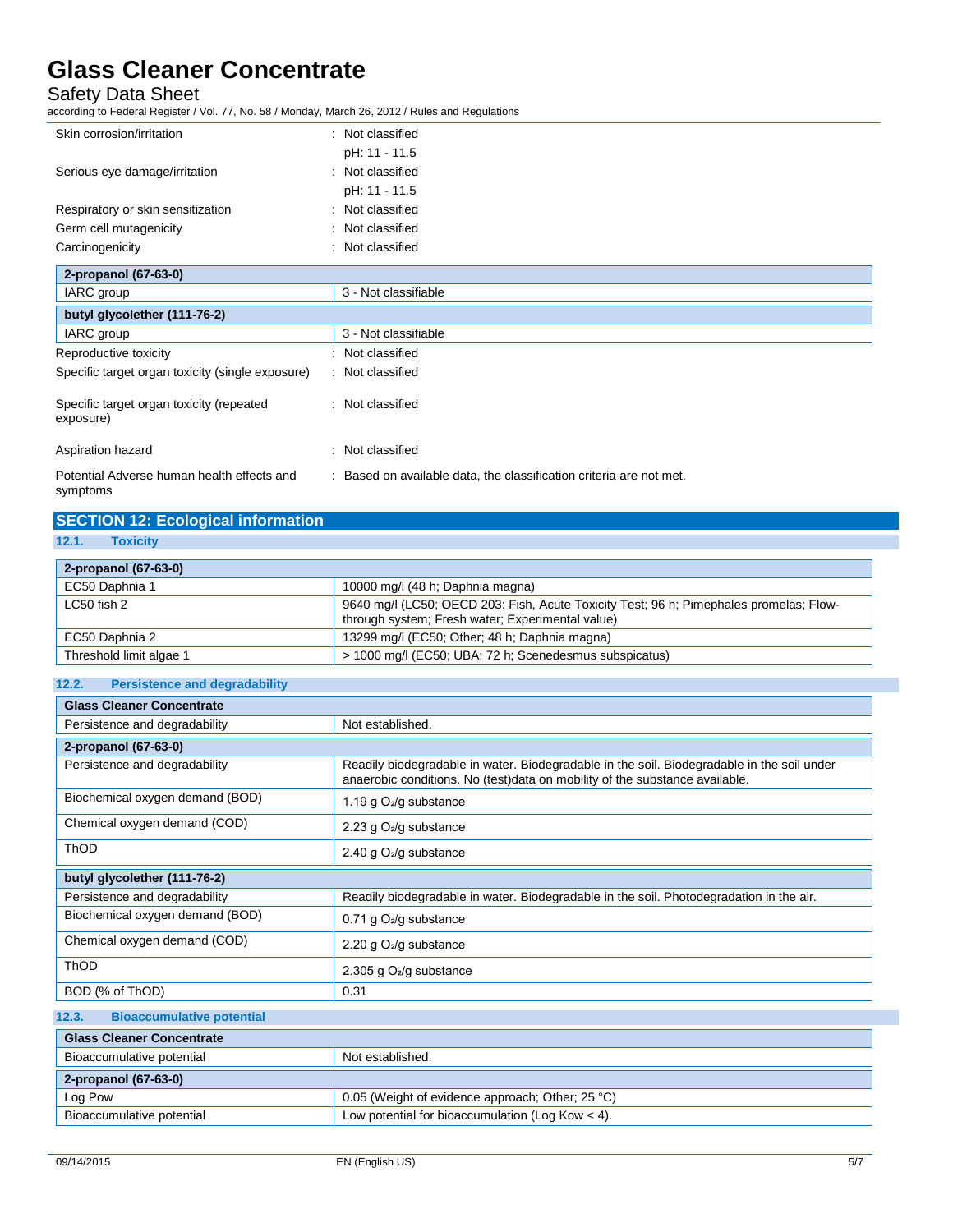Safety Data Sheet

according to Federal Register / Vol. 77, No. 58 / Monday, March 26, 2012 / Rules and Regulations

| ccording to Federal Register / Vol. 77, No. 58 / Monday, March 26, 2012 / Rules and Regulations                       |                                                                                                                                                                                  |  |
|-----------------------------------------------------------------------------------------------------------------------|----------------------------------------------------------------------------------------------------------------------------------------------------------------------------------|--|
| butyl glycolether (111-76-2)                                                                                          |                                                                                                                                                                                  |  |
| Log Pow                                                                                                               | 0.81 (Experimental value; BASF test; 25 °C)                                                                                                                                      |  |
| Bioaccumulative potential<br>Low potential for bioaccumulation (Log Kow $<$ 4).                                       |                                                                                                                                                                                  |  |
| <b>Mobility in soil</b><br>12.4.                                                                                      |                                                                                                                                                                                  |  |
| 2-propanol (67-63-0)                                                                                                  |                                                                                                                                                                                  |  |
| Surface tension<br>0.021 N/m (25 °C)                                                                                  |                                                                                                                                                                                  |  |
| butyl glycolether (111-76-2)                                                                                          |                                                                                                                                                                                  |  |
| Surface tension                                                                                                       | 0.027 N/m (25 $^{\circ}$ C)                                                                                                                                                      |  |
|                                                                                                                       |                                                                                                                                                                                  |  |
| 12.5.<br><b>Other adverse effects</b>                                                                                 |                                                                                                                                                                                  |  |
| Effect on the global warming                                                                                          | : No known ecological damage caused by this product.                                                                                                                             |  |
| Other information                                                                                                     | : Avoid release to the environment.                                                                                                                                              |  |
| <b>SECTION 13: Disposal considerations</b>                                                                            |                                                                                                                                                                                  |  |
| 13.1.<br><b>Waste treatment methods</b>                                                                               |                                                                                                                                                                                  |  |
| Waste disposal recommendations                                                                                        | : Dispose in a safe manner in accordance with local/national regulations. Dispose of<br>contents/container in accordance with local/regional/national/international regulations. |  |
| Additional information                                                                                                | : Handle empty containers with care because residual vapors are flammable.                                                                                                       |  |
| Ecology - waste materials                                                                                             | : Avoid release to the environment.                                                                                                                                              |  |
| <b>SECTION 14: Transport information</b>                                                                              |                                                                                                                                                                                  |  |
| <b>Department of Transportation (DOT)</b>                                                                             |                                                                                                                                                                                  |  |
| In accordance with DOT                                                                                                |                                                                                                                                                                                  |  |
| Not regulated for transport                                                                                           |                                                                                                                                                                                  |  |
| <b>TDG</b>                                                                                                            |                                                                                                                                                                                  |  |
| No additional information available                                                                                   |                                                                                                                                                                                  |  |
| <b>Transport by sea</b>                                                                                               |                                                                                                                                                                                  |  |
| No additional information available                                                                                   |                                                                                                                                                                                  |  |
| <b>Air transport</b>                                                                                                  |                                                                                                                                                                                  |  |
| No additional information available                                                                                   |                                                                                                                                                                                  |  |
| <b>SECTION 15: Regulatory information</b>                                                                             |                                                                                                                                                                                  |  |
| 15.1. US Federal regulations                                                                                          |                                                                                                                                                                                  |  |
|                                                                                                                       |                                                                                                                                                                                  |  |
| 2-propanol (67-63-0)                                                                                                  |                                                                                                                                                                                  |  |
| Listed on the United States TSCA (Toxic Substances Control Act) inventory<br>Listed on United States SARA Section 313 |                                                                                                                                                                                  |  |
| butyl glycolether (111-76-2)                                                                                          |                                                                                                                                                                                  |  |
| Listed on the United States TSCA (Toxic Substances Control Act) inventory                                             |                                                                                                                                                                                  |  |
| <b>15.2. International regulations</b>                                                                                |                                                                                                                                                                                  |  |
| <b>CANADA</b>                                                                                                         |                                                                                                                                                                                  |  |
| No additional information available                                                                                   |                                                                                                                                                                                  |  |
| <b>EU-Regulations</b><br>No additional information available                                                          |                                                                                                                                                                                  |  |
| <b>National regulations</b><br>No additional information available                                                    |                                                                                                                                                                                  |  |
| 15.3. US State regulations                                                                                            |                                                                                                                                                                                  |  |

No additional information available